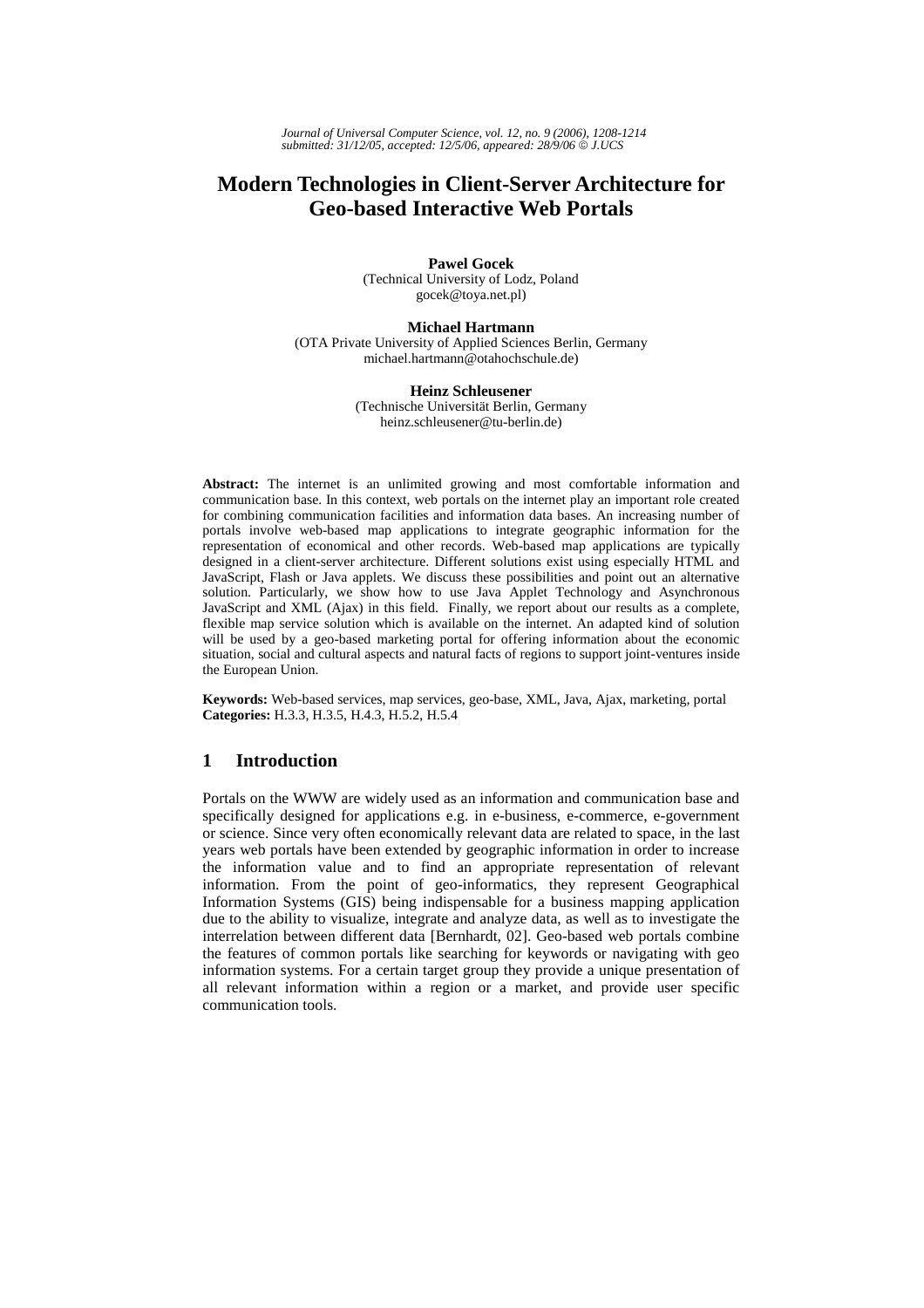Apart from the other information, providing maps is one of the characteristics of geo-based web portals. Creating a map is a complex and time-consuming task since geo data like streets, objects, information of the landscape etc. have to be known and incorporated into the GIS. Therefore, a geo-object in the geo-based web portal has to contain both the geo-data and the content related data. Geo-data describe the structure of an object in space whereas the content related data provide additional attributes associated with the properties of the object (Dickmann & Zehner 2001).

From the point of the architecture, web-based map application consists of two essential components – the server and the client part. The server component is responsible for providing geographical information according to the client's request. Typically, the server listens on a HTTP port and returns the data and images suitable for displaying back to the client application. The second component – the client, provides the user with a graphical interface. Its main tasks are collecting the user input data and communicating with the server in order to retrieve the information as well as to provide interactive mechanisms for viewing the results. The communication between the client and the sever component is based on a defined request-response protocol. Typical solutions are implemented using JavaScript, Java applets or Flash and are discussed in more detail in the next section.

In this contribution we show an alternative approach using the Java Applet Technology, Asynchronous JavaScript and XML (Ajax). In such a way we have been implemented a first realization of our recently developed concept of a geo-based web portal [Hartmann et al, 05].

### **2 Existing Solutions in client-server Architecture**

Numerous commercial and non-commercial solutions for web based map applications can be found on the Internet. They vary in implementation techniques, speed of functioning and ease of viewing and processing the geographical information.

A design and architecture of the application depend on the kind of geographical data which is to be published. In most of cases, the server component will use a vector data (more seldom a raster data) in order to generate raster images containing the response. An example of this solution is a *GIS MapServer*, an application for rendering spatial data (maps, images, and vector data) for the web [Mapserver, 05].

The response generated by the server is displayed by the client component in the web browser. The most common technologies used for providing web user-interface are:

- DHTML combination of HTML, JavaScript and Cascading Style Sheets  $(CSS)$
- Macromedia Flash
- Java Applet technology

The first technique – DHTML may be supported by asynchronous data (most common XML data) exchange through XMLHttpRequest object. This combination is called Ajax.

Each of the techniques has certain advantages and disadvantages. The Table 1 presents the comparison of the mentioned technologies.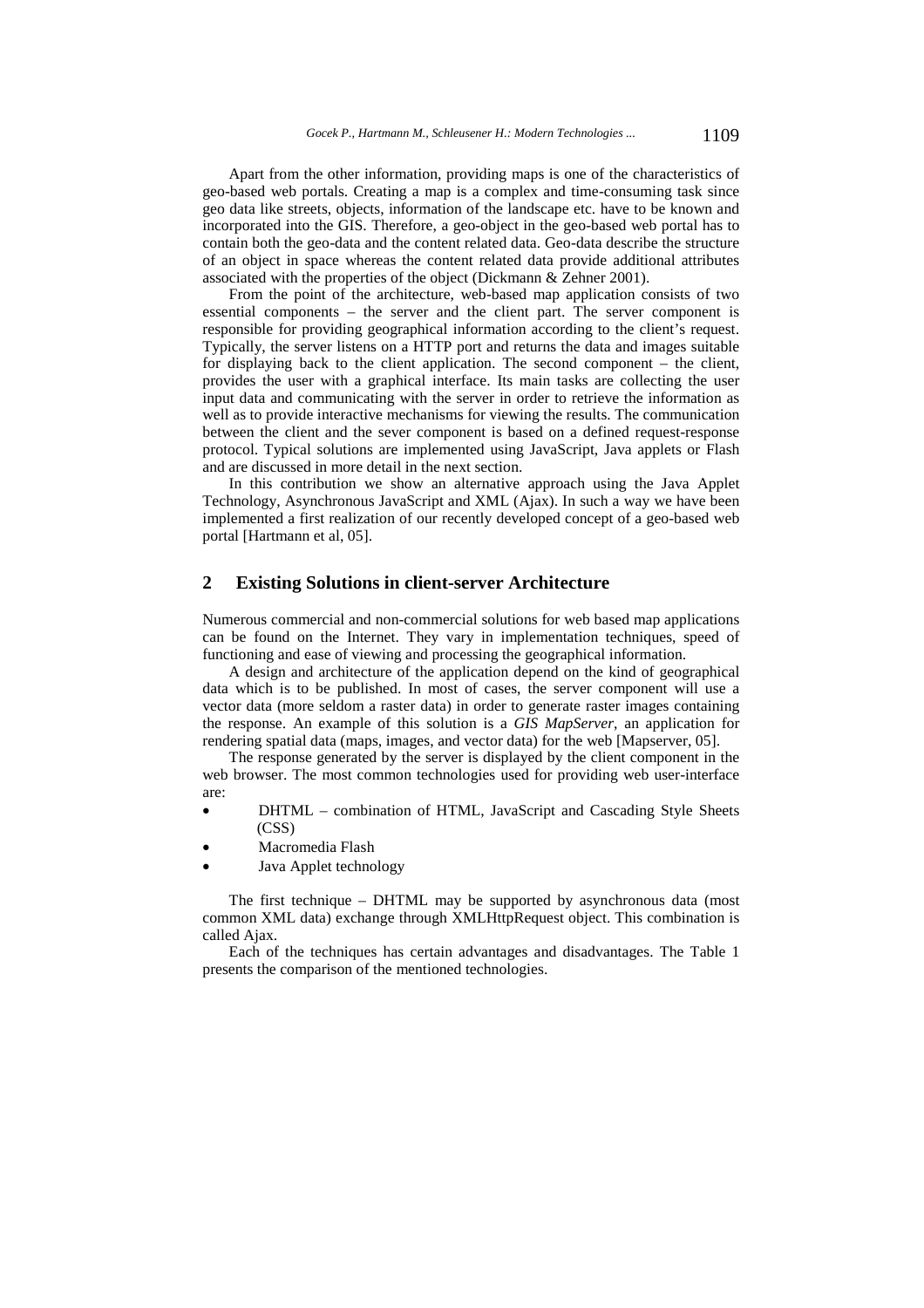|                                | HTML,             | <b>Macromedia</b> | <b>Java Applet</b>  |
|--------------------------------|-------------------|-------------------|---------------------|
|                                | <b>JavaScript</b> | Flash             |                     |
| Browser plug-in required       | No.               | <b>Yes</b>        | Yes                 |
| Compatibility with different   | Problematic       | 100% if plug-in   | 100% if plug-in is  |
| <b>browsers</b>                |                   | is present        | present             |
| Speed of loading the interface | High              | Medium            | Low (executing)     |
|                                |                   |                   | Downloading for     |
|                                |                   |                   | the first time only |
| Downloading the<br>content     | Possible          | Impossible        | Impossible          |
| from other domains<br>than     |                   |                   |                     |
| where the client is hosted     |                   |                   |                     |
| Ease of debugging and          | Low               | Medium            | High                |
| maintaining the code           |                   |                   |                     |
| Possibilities for providing an | Low               | High              | High                |
| interactive interface          |                   |                   |                     |
| Integration in standalone      | Impossible        | Impossible        | Possible            |
| applications (without)         |                   |                   |                     |
| browser)                       |                   |                   |                     |

*Table 1: Comparison of the techniques for implementing web client* 

Using dynamic HTML for providing interactive interface for map web application is a difficult task and may result with browsers incompatibilities. This technology supported by asynchronous XML-HTTP requests is used in a Google product called Google Maps.

Macromedia Flash as well as Java Applets technology allow providing interactive and reliable graphical user interfaces (GUI's). The requirement is installing appropriate browser plugging. However, popularity of both solutions is significantly growing.

The choice of the technology implies different way sharing of processing tasks by the client and server component and is reflected in the system architecture.

# **3 Architecture and Implementation**

The main aim of the project was to design and implement the web based application for publishing the maps and the geo-data, supplying an interactive interface and enabling convenient customization and integration. The designed system was supposed to work with raster map images.

The application consists of the client and server components which communicate through the specially defined protocol.

The server component is implemented in *Java Servlets* technology, and supplies two essential services:

- Map service  $-$  providing map images to the client.
- GeoDB service providing locations data to the client.

The architecture of the server component is presented on the Figure 1.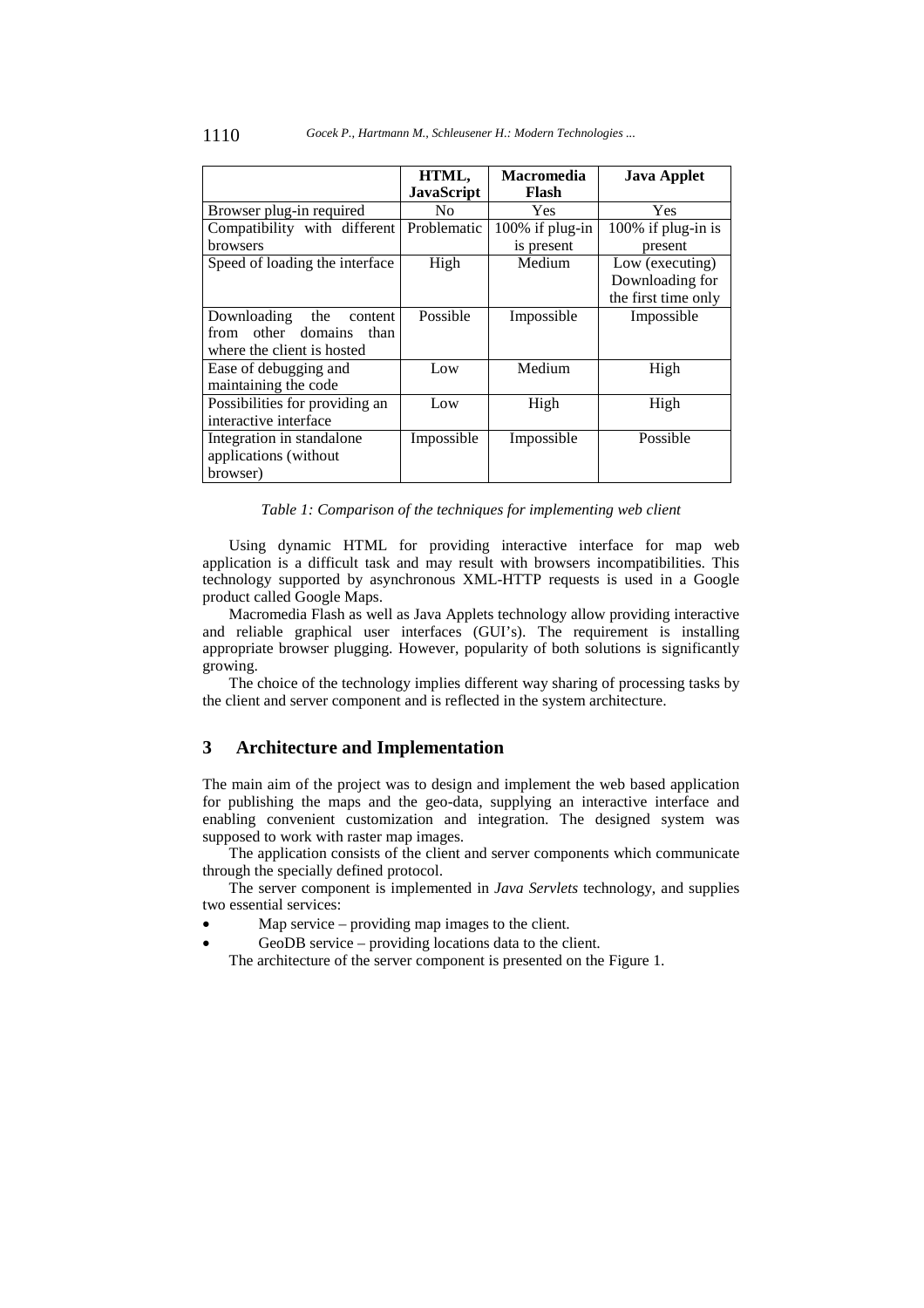

*Figure 1: Application architecture* 

The map service is responsible for providing raster map images according to the client's request. Each image stored in the database is a slice of bigger raster map and is described by geographical coordinates. In order to use the service the client must send a request to the MapServlet and pass the query in the URL. Three types of requests are defined in the communication protocol allowing to obtain the following data:

- Information about available maps.
- Information about map slices fulfilling the request.
- Images containing map slices.

The response for the two first requests is an XML data. The result of the third response is an image containing a slice of the map. In case of an error in the request an XML data is returned, containing the description of the error.

An example of the request for the map service and the response XML message are presented on the listing 1:

```
http://host/webmap/MapServlet?request=2&mapId=1&bBox=13.386,52.542,13.38
7,52.543
```

```
<?xml version="1.0" encoding="ISO-8859-1"?> 
<wmresponse> 
  <slices> 
     <slice id="6"> 
       <width>229</width> 
       <height>357</height> 
       <minx>13.38546951</minx> 
       <miny>52.52990689</miny> 
       <maxx>13.4023</maxx> 
       <maxy>52.5459</maxy> 
       <zoomLevel>0</zoomLevel> 
     </slice> 
  </slices> 
</wmresponse>
```
*Listing 1*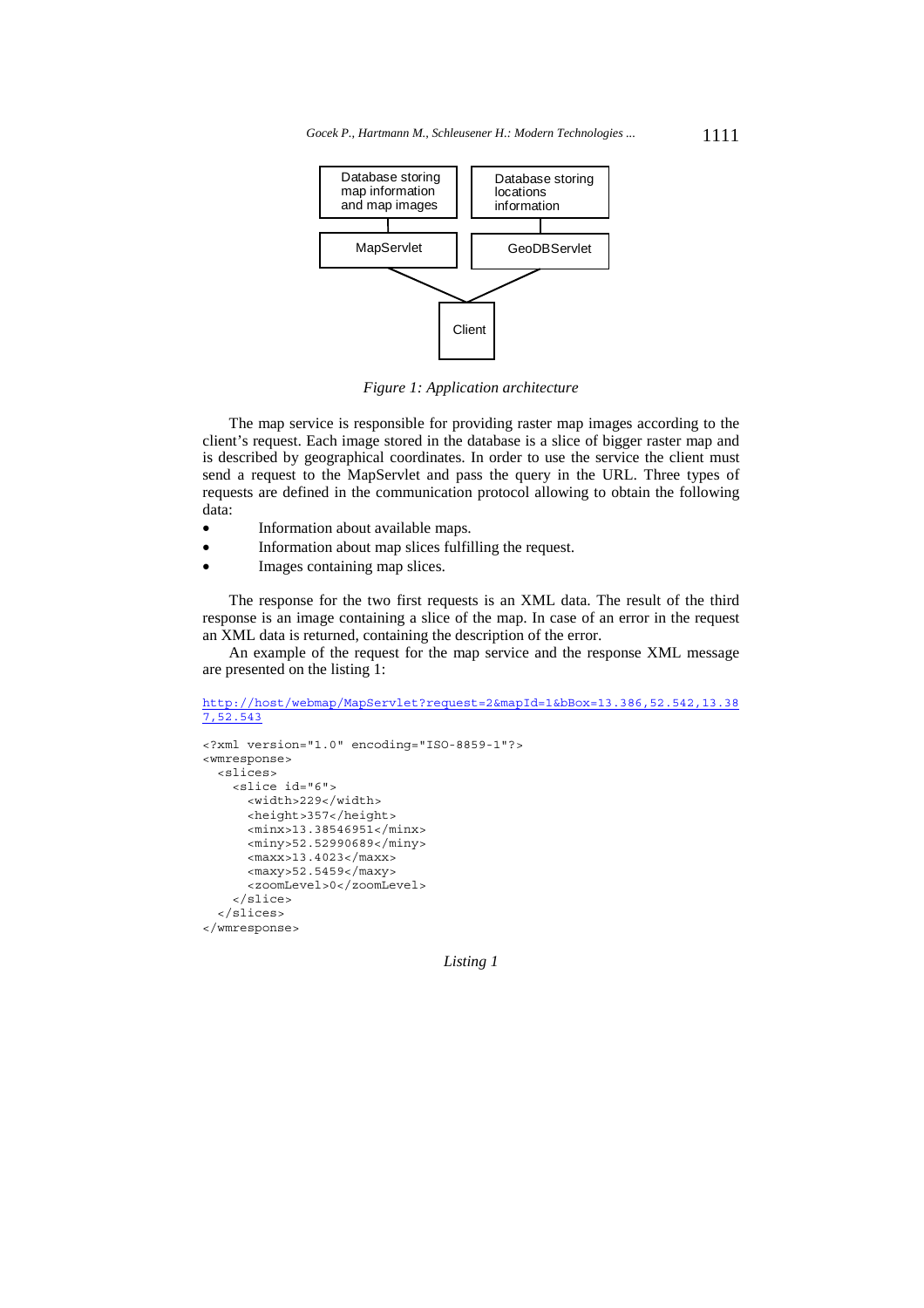1112 *Gocek P., Hartmann M., Schleusener H.: Modern Technologies ...*

The GeoDB service is used to access the information about various geographical locations as: university institutes, private companies, etc. Two types of request are defined allowing to obtain information about location categories, and locations data. The server response in both cases is a XML data. The example of request and the response is presented on the listing 2.

http://host:8084/webmap/GeoDBServlet?request=2&query=informatik&bBox=13. 386,52.542,13.387,52.543&categoryId=1,2,5

```
<?xml version="1.0" encoding="ISO-8859-1"?> 
<gdbresponse> 
  <locations> 
    <location id="16"> 
       <categoryid>1</categoryid> 
       <name>FG Informatik</name> 
       <description></description> 
       <keywords>Institut LMTC, field computer science, FG Informatik 
        (HD Dr. sc. agr. Heinz Schleusener)</keywords> 
       <website>www.tu-berlin.de/fak3/cs/</website> 
       <email>heinz.schleusener@tu-berlin.de</email> 
       <lon>52.5424</lon> 
       <lat>13.3863</lat> 
       <street>Gustav-Meyer-Allee</street> 
       <streetno>25</streetno> 
       <zip>13355</zip> 
       <city>Berlin</city> 
       <country>DE</country> 
       <phone></phone> 
       <fax></fax> 
     </location> 
   </locations> 
</gdbresponse>
```
#### *Listing 2*

The architecture of the server implies the design of the client. Significant part of data processing is transferred to the client end. The client engine must be able to make HTTP requests, parse the XML data and download images. The technologies used to implement the client are Java Applet Technology and Ajax technique. This approach allows flexible retrieving of the data. Only the necessary information is downloaded by the client and image transfer is optimised. Moreover, using Java Applet Technology allows creating an interactive component for viewing the maps.

The client engine consists of two parts:

- MapViewer component implemented as a Java Applet.
- Interface for inputting search query and displaying search results  $-$  Ajax technique used for asynchronous communication with the server.

The *MapViewer* component is a Java Swing application allowing convenient and interactive viewing of the geographical data returned by the server. It displays draggable maps and locations according to user preferences. Each location can be clicked in order to display the details or to link to the associated web site. The component implements intelligent algorithm for downloading the slices of the map.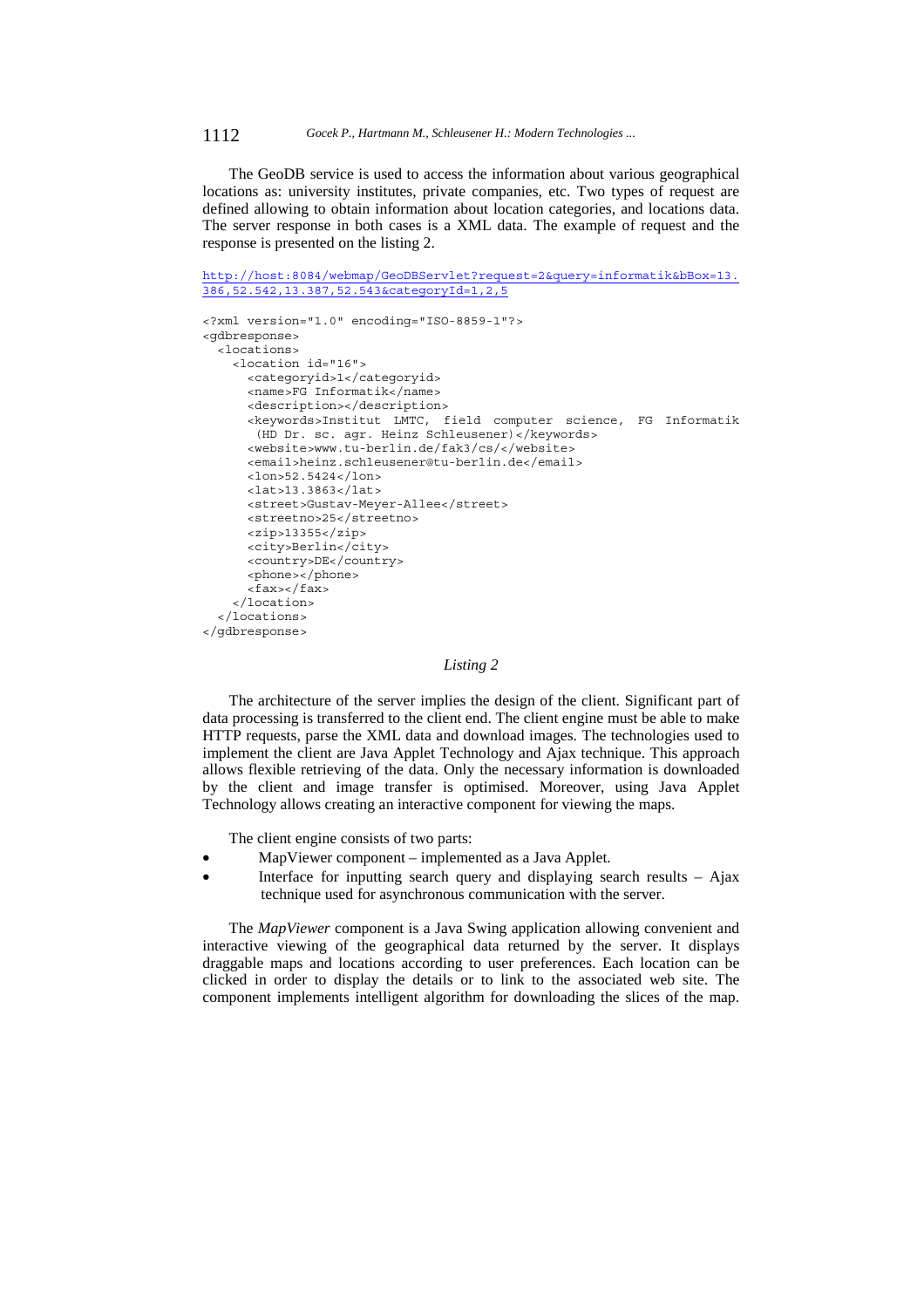While dragging the map by the user, the tendency in the movement direction is detected and only the necessary slices are requested from the server. The applet performs data caching to reduce the transfer over the network.

The main tasks of the GUI supported by Ajax technique are collecting the user search queries, requesting the information from GeoDB service and displaying results on the web site. The process of obtaining the data from the server runs asynchronously with the web server and ensures high efficiency. After the required data is retrieved, the document content is modified through the Document Object Model (DOM). As a result, the application is more responsive as typical web applications, since the amount of data exchanged between the web browser and web server is significantly reduced and reloading of the page is not necessary.

Additionally, The JavaScript code interacts with the applet and allows the configuration of the applet, finding and displaying the locations on the map. Due to the client side processing and taking advantage of the client's CPU, application provides convenient real-time user interface.

The client enables interactive using of maps like zooming, dragging, map control, enables customisation and extensibility (icons, coordinates, metadata) and integration in web-applications. In brief, this web based map technology is supplying a highly interactive interface with a convenient way of integration and customisation.

# **4 Conclusions and Future Work**

In this contribution we have developed a client-server architecture for web-based map applications. The approach involving the Java Applet Technology, Asynchronous JavaScript and XML (Ajax) ensures high efficiency of the system performance. Based on this technology, web-based portals will provide a highly interactive and userfriendly tool. Additionally, the designed communication protocol, which combines URL-based requests and HTTP XML responses, implies system flexibility and extensibility. A basic version of this solution is available on the web (http://www.tuberlin.de/fak3/webmap/).

A first application of the portal is planned for a geo-based marketing web portal. Interesting regions concern Bulgaria and Romania. Both countries will enter the EU in near future and offer good opportunities for small and medium enterprises to establish profitable collaborations. The portal has to be specifically designed for these needs. Thus it will provide relevant information about the market such as economic, political and social data, legal norms and the educational system. Since most of the data are space-related, the information is geo-referenced on maps. In this way, the portal guarantees a high degree of utility and clarity.

## **References**

[Bernhardt, 02] Bernhardt, U.: GIS-Technologien in der New Economy – Markttransparenz durch Geoinformationssysteme. Heidelberg: Wichmann Verlag, 2002.

[Dieckmann, 01] Dickmann, F. & K. Zehner: Computerkartographie und GIS. 2. aktualisierte Auflage. Braunschweig: Westermann Schulbuchverlag GmbH, 2001.